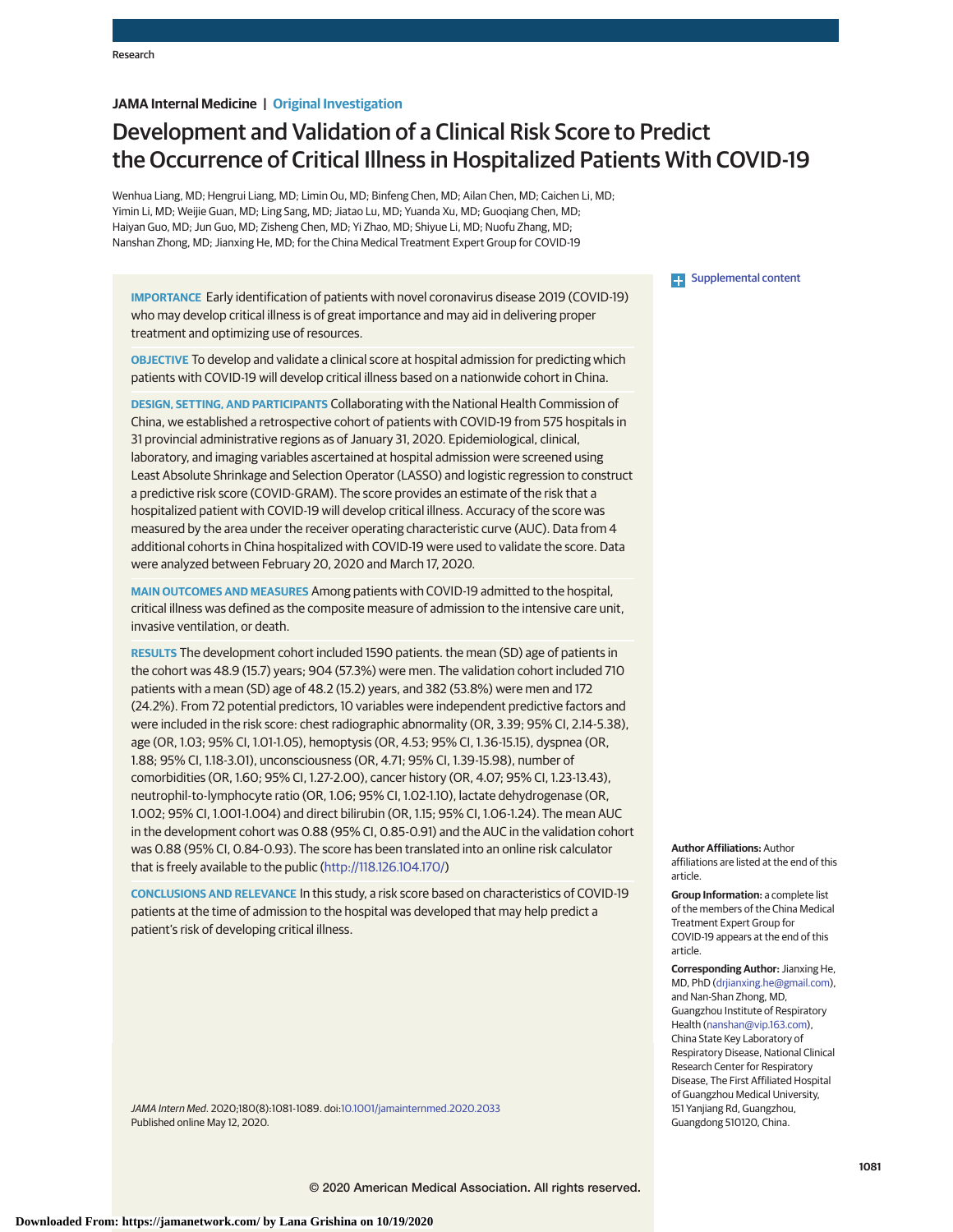he outbreak of the novel coronavirus disease 2019 (COVID-19) began in Wuhan, China in December 2019. Since then, it has rapidly spread around the world. As of April 16, 2020, the WHO reported a total of 1 995 983 COVID-19 cases globally, with average mortality of 6.57%.

The clinical spectrum of COVID-19 pneumonia ranges from mild to critically ill cases. Patients with mild disease present with symptoms of fever and cough, followed by sputum production and fatigue. Sepsis, respiratory failure, acute respiratory distress syndrome, heart failure, and septic shock are commonly observed in critically ill patients.<sup>1</sup>

According to the largest current report from the Chinese Center for Disease Control and Prevention with 72 314 cases, 58 574 patients (81%) were classified asmild, 10 124 (14%) were classified as severe, and 3616 (5%) were considered critical illness. The average case-fatality rate was 2.3%, but mortality was as high as 49% in patients with critical illness.<sup>2</sup> Among 201 patients in Wuhan, Wu et al<sup>3</sup> reported that risk factors associated with development of acute respiratory distress syndrome and death included older age, neutrophilia, organ dysfunction, coagulopathy, and elevated D-dimer levels.

Early detection of patients who are likely to develop critical illness is of great importance and may aid in delivering proper care and optimizing use of limited resources.We aimed to construct a risk prediction score based on a nationwide cohort of Chinese patients with COVID-19 to help identify patients at the time of hospital admission who are likely to develop critical illness.

# **Methods**

### Data Sources and Processing

This study was approved by the ethics committee of the First Affiliated Hospital of Guangzhou Medical University; written informed consent was waived owing to the use of deidentified retrospective data. On behalf of the National Clinical Research Center for Respiratory Disease and collaborating with the National Health Commission of the People's Republic of China, we established a retrospective cohort to study COVID-19 cases throughout China. We obtained medical records from laboratory-confirmed hospitalized cases with COVID-19 reported to the China National Health Commission between November 21, 2019 and January 31, 2020, as previously described.<sup>4</sup> The National Health Commission of China requested that all 1855 hospitals in China that were designated to care for COVID-19 patients submit the clinical records of all hospitalized COVID-19 cases without selection to the database by January 31, 2020. For the development cohort, we used data from the 575 hospitals that contributed clinical data by the deadline.

COVID-19 diagnoses were confirmed by positive highthroughput sequencing or real-time reverse-transcription polymerase-chain-reaction (RT-PCR) assay for nasal and pharyngeal swab specimens. A team of experienced respiratory clinicians reviewed, abstracted and cross-checked the data. Each record was checked independently by 2 clinicians.We included all patients with data on clinical status at hospitaliza-

#### **Key Points**

**Question** What epidemiological and clinical characteristics are associated with the development of critical illness among patients with novel coronavirus disease 2019 (COVID-19)? Can these characteristics be used to predict which patients admitted to the hospital with COVID-19 will need admission to an intensive care unit, mechanical ventilation, or will die?

**Findings** In this study with a development cohort of 1590 patients and a validation cohort of 710 patients, a risk score was developed and validated to predict development of critical illness. We identified 10 independent predictors and developed a risk score (COVID-GRAM) that predicts development of critical illness. The risk score predictors included: chest radiography abnormality, age, hemoptysis, dyspnea, unconsciousness, number of comorbidities, cancer history, neutrophil-to-lymphocyte ratio, lactate dehydrogenase, and direct bilirubin.

**Meaning** The COVID risk score may help identify patients with COVID-19 who may subsequently develop critical illness.

tion (laboratory findings, clinical symptoms and signs, severity, and discharge status).

## Potential Predictive Variables

Potential predictive variables included the following patient characteristics at hospital admission: clinical signs and symptoms, imaging results, laboratory findings, demographic variables, and medical history. Demographic variables collected for the study included age, sex, smoking status, exposure to Wuhan (including Wuhan residency, travel history to Wuhan, or contact with people from Wuhan), residency in Hubei province, and time between onset of symptoms to admission. Medical history included number of comorbidities, chronic obstructive pulmonary disease, diabetes, hypertension, coronary artery disease, cerebrovascular disease, hepatitis B, cancer, chronic renal disease, immunodeficiency disease, and pregnancy. Clinical signs and symptoms included categorical and continuous variables: first body temperature, respiratory rate, heart rate, cardiac arrhythmia, systolic blood pressure, diastolic blood pressure, symptoms rating, fever, conjunctival congestion, nasal congestion, headache, cough, expectoration, sore throat, fatigue, hemoptysis, dyspnea, nausea and vomiting, diarrhea, arthralgia and myalgia, rigor, throat blockage, tonsillar enlargement, enlarged lymph nodes, skin rash, and unconsciousness. Imaging results included chest radiography (CXR) abnormality, the severity of CXR abnormality, chest computed tomographic (CT) imaging abnormality, and the severity of CT abnormality. Laboratory findings included partial arterial oxygen pressure, oxygen saturation, white blood cell, lymphocyte, and platelet counts, neutrophil to lymphocyte ratio, and levels of hemoglobin, Creactive protein, procalcitonin, lactate dehydrogenase, aspartate transaminase, direct bilirubin, indirect bilirubin, total bilirubin, creatine kinase, creatinine, hypersensitive troponin I, albumin, serum sodium, serum potassium, serum chlorine, D-dimer levels, prothrombin time, and activated partial thromboplastin time.

**1082 JAMA Internal Medicine** August 2020 Volume 180, Number 8 **(Reprinted)** and *Reprinted and a structure compare in the structure compare in the structure compare in the structure compare in the structure compare in the*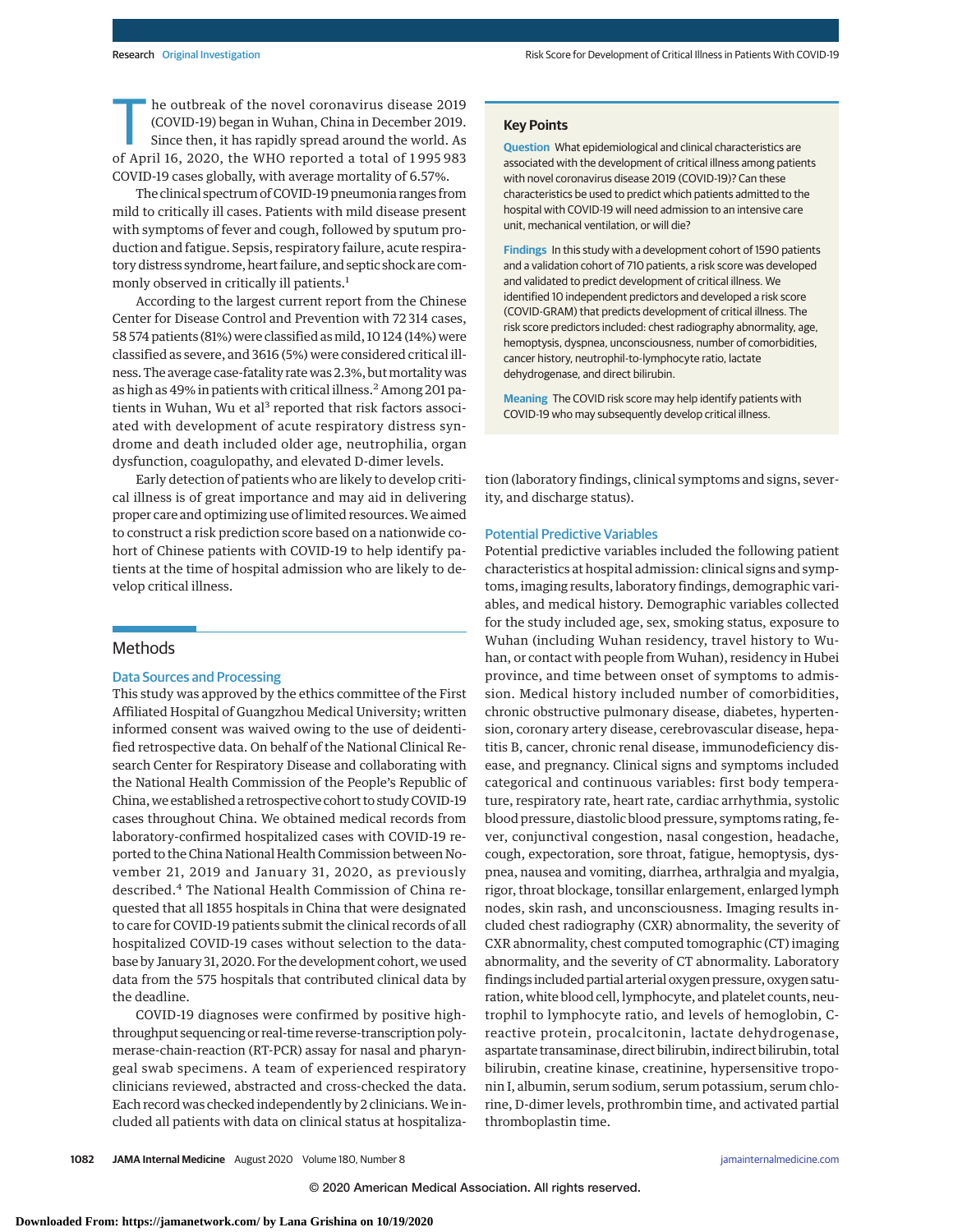#### **Outcomes**

We defined the severity of COVID-19 (severe vs nonsevere) based on the American Thoracic Society guidelines for community-acquired pneumonia given the extensive acceptance of this guideline.5We defined critical COVID-19 illness as a composite of admission to the intensive care unit (ICU), invasive ventilation, or death.We adopted this composite end point because admission to ICU, invasive ventilation, and death are serious outcomes of COVID-19 that have been adopted in previous studies to assess the severity of other serious infectious diseases.<sup>5,6</sup>

#### Variable Selection and Score Construction

All 1590 patients hospitalized with COVID-19 in the development cohort were included for variable selection and risk score development. As described herein, 72 variables were entered into the selection process. Least Absolute Shrinkage and Selection Operator (LASSO) regression was applied to minimize the potential collinearity of variables measured from the same patient and over-fitting of variables. Imputation for missing variables was considered if missing values were less than 20%. We used predictive mean matching to impute numeric features, logistic regression to impute binary variables, and Bayesian polytomous regression to impute factor features. We used L1-penalized least absolute shrinkage and selection regression for multivariable analyses, augmented with 10-fold cross validation for internal validation. This is a logistic regression model that penalizes the absolute size of the coefficients of a regression model based on the value of λ. With larger penalties, the estimates of weaker factors shrink toward zero, so that only the strongest predictors remain in the model. The most predictive covariates were selected by the minimum ( $\lambda$  min). The R package "glmnet" statistical software (R Foundation) was used to perform the LASSO regression. Subsequently, variables identified by LASSO regression analysis were entered into logistic regression models and those that were consistently statistically significant were used to construct the risk score  $(CovID\text{-}GRAM)$ ,<sup>7</sup> which was then used to construct a webbased risk calculator [\(http://118.126.104.170/\)](http://118.126.104.170/). Data were analyzed between February 20, 2020 and March 17, 2020.

## Assessment of Accuracy

The accuracy of COVID risk score was assessed using the area under the receiver-operator characteristic curve (AUC). We also used the AUC to compare the accuracy of the COVID-GRAM with CURB-6 models,<sup>8</sup> which have been used in classification of the severity of community-acquired pneumonia. For internal validation of the accuracy estimates and to reduce overfit bias, we used 200 bootstrap resamples. Statistical analysis was performed with R software (version 3.6.2, R Foundation), and *P* < .05 was considered statistically significant.

#### Score Validation

To validate the generalizability of COVID risk score, we used data from hospitals that were not included in the development cohort including 710 patients. Data for the validation cohort were pooled from 4 sources: (1) a multicenter cohort of hospitals from 10 cities in Hubei province that missed the deadline for data submission, but subsequently submitted data on cases admitted before the January 31, 2020; (2) Daye Hospital (near Wuhan); (3) The First People's Hospital of Foshan (Guangdong province), and Nanhai People's Hospital of Foshan (Guangdong province). The later 3 hospitals reported up-todate data as of February 28, 2020.

The variables required for calculating the COVID risk score from the validation cohort were collected and cross-checked by 2 experienced physicians (C.Z.S. and C.A.L.) and the risk score was calculated as described herein for the development cohort.

# Results

#### Characteristics of the Development Cohort

In the development cohort, we collected data from 1590 patients from 575 hospitals in 31 provincial administrative regions between November 21, 2019 and January 31, 2020. At hospital admission, 24 of 1590 patients (1.5%) were considered to be severe and the rest (1566 [98.5%]) were considered to be mild according to the American Thoracic Society guideline.<sup>5</sup> A total of 131 patients eventually developed critical illness (8.2%). The overall mortality was 3.2% and 1334 patients (83.9%) had a history of exposure to Wuhan.

Overall, the mean (SD) age of patients in the cohort was 48.9 (15.7) years; 904 patients (57.3%) were men and 399 (25.1%) had at least 1 coexisting condition, including hypertension (269 [16.9%]), diabetes (130 [8.2%]), and cardiovascular disease (59 [3.7%]) as the top 3 comorbidities (Table 1). Fever (1351 [88.0%]), dry cough (1052 [70.2%]), fatigue (584 [42.8%]), productive cough (513 [36.0%]), and shortness of breath (331 [23.7%]) were the most common symptoms. Most patients (1130 [71.1%]) had abnormal chest CT findings. Laboratory findings of the development cohort are presented in Table 2.

#### Predictor Selection

Seventy-two variables measured at hospital admission (Table 1 and Table 2) were included in the LASSO regression. After LASSO regression selection (eFigure 1 in the [Supplement\)](https://jamanetwork.com/journals/jama/fullarticle/10.1001/jamainternmed.2020.2033?utm_campaign=articlePDF%26utm_medium=articlePDFlink%26utm_source=articlePDF%26utm_content=jamainternmed.2020.2033), 19 variables remained significant predictors of critical illness, including clinical features and blood test results, CXR abnormality, age, exposure to Wuhan, first and highest body temperature, respiratory rate, systolic blood pressure, hemoptysis, dyspnea, skin rash, unconsciousness, number of comorbidities, chronic obstructive pulmonary disease (COPD), cancer, oxygen saturation levels, neutrophils, neutrophil to lymphocyte ratio, lactate dehydrogenase, direct bilirubin, and creatinine levels.

Inclusion of these 19 variables in a logistic regression model resulted in 10 variables that were independently statistically significant predictors of critical illness and were included in risk score. These variables included CXR abnormality (OR, 3.39; 95% CI, 2.14-5.38; *P* < .001), age (OR, 1.03; 95% CI, 1.01-1.05; *P* = .002), hemoptysis (OR, 4.53; 95% CI, 1.36-15.15; *P* = .01), dyspnea (OR, 1.88; 95% CI, 1.18-3.01; *P* = .01), unconsciousness (OR, 4.71; 95% CI, 1.39-15.98; *P* = .01), number of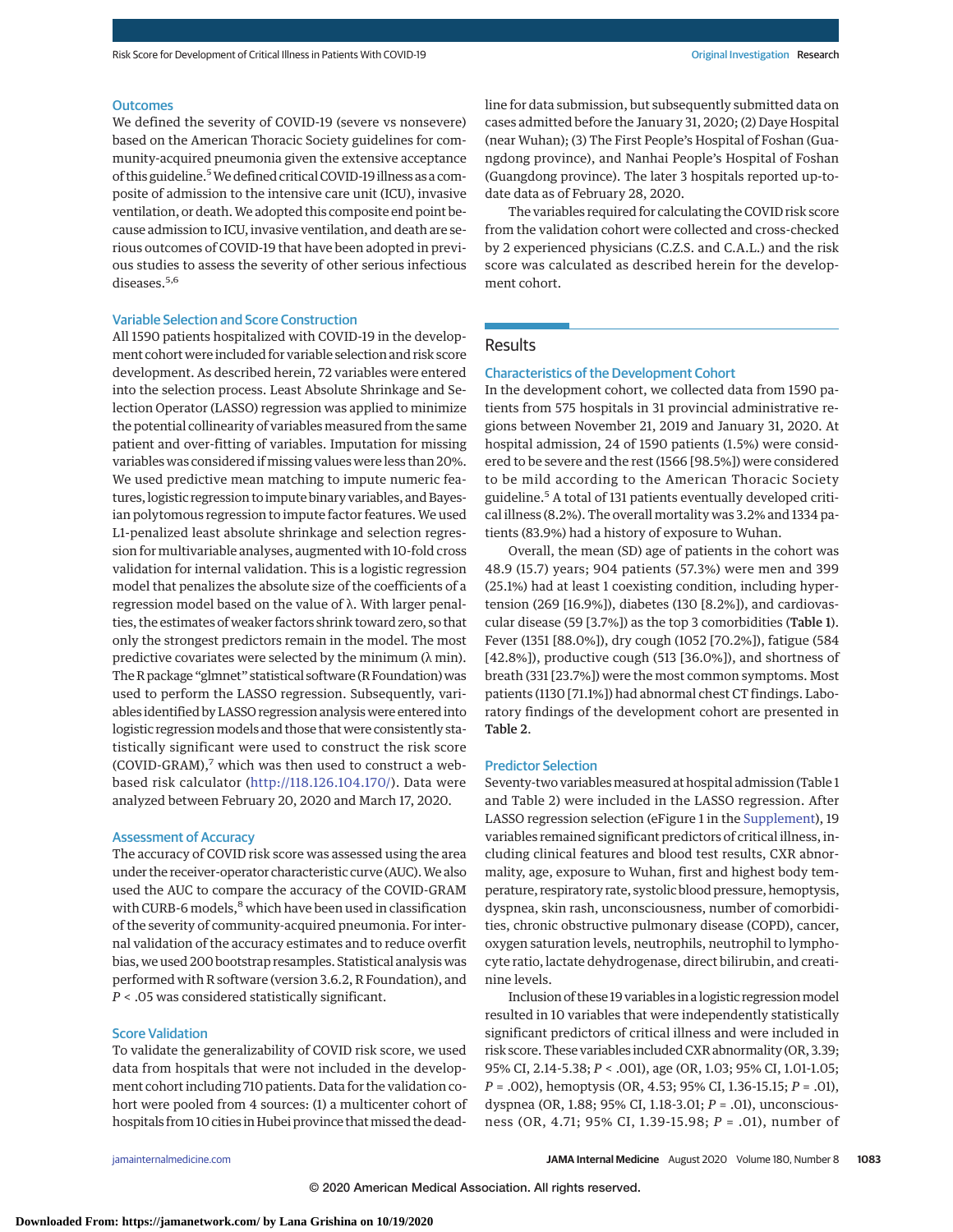Table 1. Demographics and Clinical Characteristics Among Patients In the Development Cohort Who Did or Did Not Develop Critical Illness<sup>a</sup>

|                                 |                          | <b>Critical illness</b> |                |
|---------------------------------|--------------------------|-------------------------|----------------|
| Characteristic                  | Total, mean (SD) [range] | No                      | Yes            |
| No.                             | 1590                     | 1459                    | 131            |
| Age, mean (SD), y               | 48.9 (15.7) [1-95]       | 47.8 (15.2)             | 61.6 (14.8)    |
| Incubation period, mean (SD), d | $5.0(4.1)[0-24]$         | 4.9(4.1)                | 5.7(4.2)       |
| Admission measures, mean (SD)   |                          |                         |                |
| Temperature, °C                 | 37.3 (0.9) [35.5-40.3]   | 37.4 (0.9)              | 37.1 (0.9)     |
| Respiratory rate, breaths/min   | 21.2 (12.0) [12-65]      | 21.1(12.4)              | 23.1(5.9)      |
| Heart rate, beats/min           | 88.7 (14.6) [17-205]     | 88.6 (14.4)             | 89.7 (16.0)    |
| Blood pressure, mm Hg           |                          |                         |                |
| Systolic                        | 126.1 (16.4) [74-187]    | 125.5 (15.6)            | 131.4 (22.5)   |
| Diastolic                       | 79.5 (25.6) [40-160]     | 79 (11.3)               | 84.7 (76.1)    |
| Male, No./No. (%)               | 904/1578 (57.3)          | 816/1447 (56.4)         | 88/131 (67.2)  |
| Smoking status, No./No. (%)     |                          |                         |                |
| Never                           | 1479/1590 (93.0)         | 1366/1459 (93.6)        | 113/131 (86.3) |
| Former/current                  | 111/1590(7)              | 93/1459 (6.4)           | 18/131 (13.7)  |
| Symptoms, No./No. (%)           |                          |                         |                |
| Degree of symptoms              |                          |                         |                |
| 0                               | 73/1590 (4.6)            | 67/1459(4.6)            | 6/131(4.6)     |
| $\mathbf{1}$                    | 176/1590 (11.1)          | 170/1459 (11.7)         | 6/131(4.6)     |
| 2                               | 353/1590 (22.2)          | 330/1459 (22.6)         | 23/131 (17.6)  |
| 3                               | 409/1590 (25.7)          | 378/1459 (25.9)         | 31/131 (23.7)  |
| 4                               | 287/1590 (18.1)          | 258/1459 (17.7)         | 29/131 (22.1)  |
| 5                               | 158/1590 (9.9)           | 141/1459 (9.7)          | 17/131 (13.0)  |
| 6                               | 76/1590 (4.8)            | 68/1459 (4.7)           | 8/131(6.1)     |
| 7                               | 36/1590 (2.3)            | 29/1459 (2.0)           | 7/131 (5.3)    |
| 8                               | 14/1590 (0.9)            | 11/1459 (0.8)           | 3/131 (2.3)    |
| 9                               | 7/1590 (0.4)             | 6/1459(0.4)             | 1/131(0.8)     |
| 10                              | 1/1590(0.1)              | 1/1459(0.1)             | 0/131(0)       |
| Fever                           | 1351/1536 (88.0)         | 1237/1409 (87.8)        | 114/127 (89.8) |
| Congestion                      |                          |                         |                |
| Conjunctival                    | 10/1345(0.7)             | 10/1235 (0.8)           | 0/110(0)       |
| Nasal                           | 73/1299 (5.6)            | 64/1191 (5.4)           | 9/108(8.3)     |
| Headache                        | 205/1328 (15.4)          | 190/1221 (15.6)         | 15/107 (14)    |
| Dry cough                       | 1052/1498 (70.2)         | 959/1372 (69.9)         | 93/126 (73.8)  |
| Sore throat                     | 194/1317 (14.7)          | 181/1207 (15.0)         | 13/110 (11.8)  |
| Productive cough                | 513/1424 (36.0)          | 461/1302 (35.4)         | 52/122 (42.6)  |
| Fatigue                         | 584/1365 (42.8)          | 539/1250 (43.1)         | 45/115 (39.1)  |
| Hemoptysis                      | 16/1315(1.2)             | 10/1201 (0.8)           | 6/114(5.3)     |
| Shortness of breath             | 331/1394 (23.7)          | 257/1275 (20.2)         | 74/119 (62.2)  |
| Nausea/vomiting                 | 80/1371 (5.8)            | 73/1256 (5.8)           | 7/115(6.1)     |
| Diarrhea                        | 57/1359 (4.2)            | 52/1244 (4.2)           | 5/115(4.3)     |
| Myalgia/arthralgia              | 234/1338 (17.5)          | 215/1229 (17.5)         | 19/109 (17.4)  |
| Chills                          | 163/1333 (12.2)          | 151/1222 (12.4)         | 12/111 (10.8)  |
| Signs                           |                          |                         |                |
| Throat congestion               | 21/1286 (1.6)            | 21/1178 (1.8)           | 0/108(0)       |
| <b>Tonsil swelling</b>          | 31/1376 (2.3)            | 30/1261 (2.4)           | 1/115(0.9)     |
| Enlargement of lymph nodes      | 2/1375(0.1)              | 1/1261(0.1)             | 1/114(0.9)     |
| Rash                            | 3/1378(0.2)              | 3/1264(0.2)             | 0/114(0)       |
| Unconsciousness                 | 20/1421 (1.4)            | 10/1303(0.8)            | 10/118(8.5)    |

(continued)

**1084 JAMA Internal Medicine** August 2020 Volume 180, Number 8 **(Reprinted)** [jamainternalmedicine.com](http://www.jamainternalmedicine.com?utm_campaign=articlePDF%26utm_medium=articlePDFlink%26utm_source=articlePDF%26utm_content=jamainternmed.2020.2033)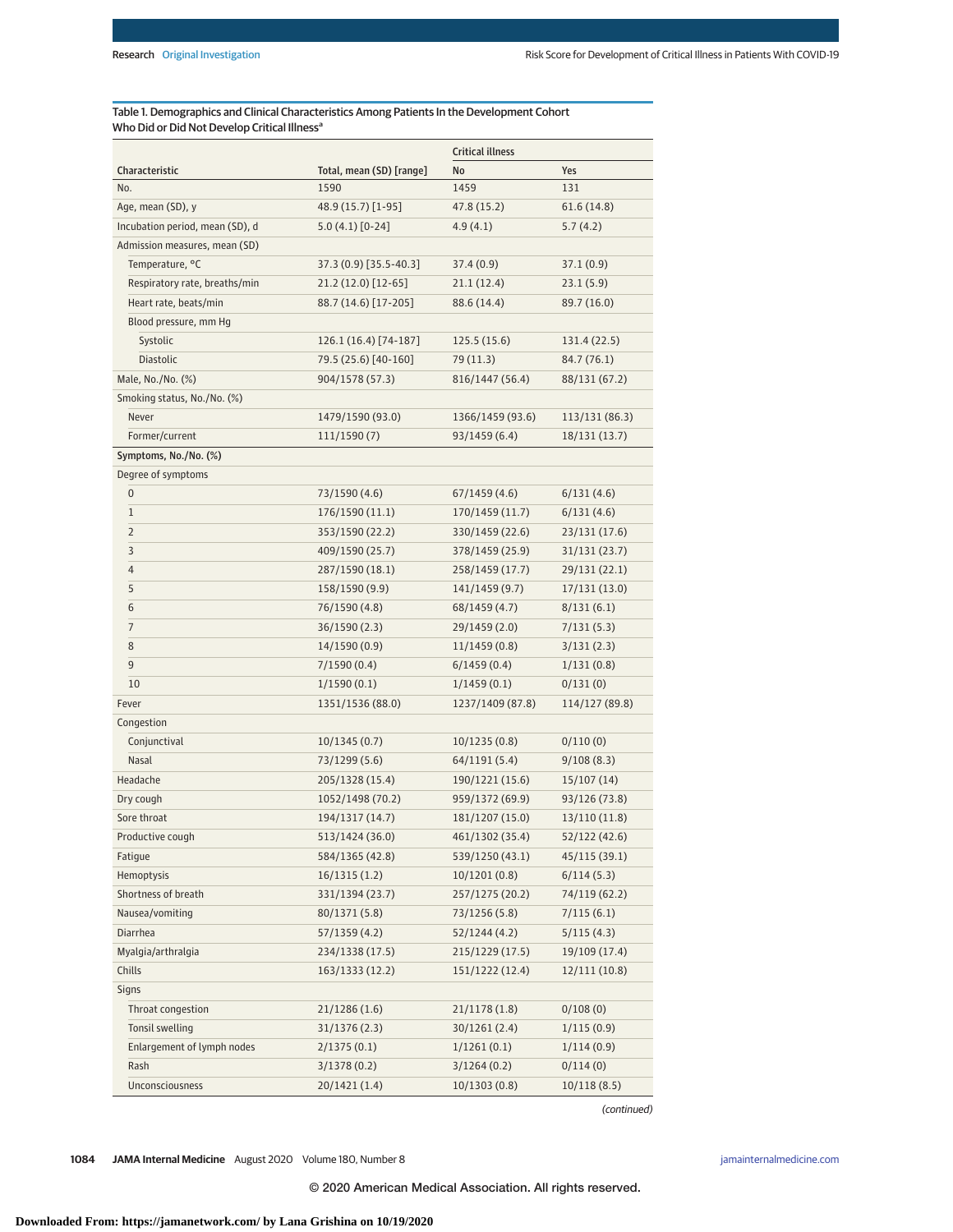#### Table 1. Demographics and Clinical Characteristics Among Patients In the Development Cohort Who Did or Did Not Develop Critical Illness<sup>a</sup> (continued)

|                                  |                          | <b>Critical illness</b> |                |
|----------------------------------|--------------------------|-------------------------|----------------|
| Characteristic                   | Total, mean (SD) [range] | <b>No</b>               | Yes            |
| Comorbidities, No./No. (%)       |                          |                         |                |
| Any                              | 399/1590 (25.1)          | 322/1459 (22.1)         | 77/131 (58.8)  |
| No. of comorbidities             |                          |                         |                |
| $\overline{0}$                   | 1191/1590 (74.9)         | 1137/1459 (77.9)        | 54/131 (41.2)  |
| $\mathbf{1}$                     | 269/1590 (16.9)          | 229/1459 (15.7)         | 40/131 (30.5)  |
| 2                                | 88/1590 (5.5)            | 68/1459 (4.7)           | 20/131 (15.3)  |
| 3                                | 34/1590 (2.1)            | 20/1459 (1.4)           | 14/131 (10.7)  |
| 4                                | 5/1590(0.3)              | 4/1459(0.3)             | 1/131(0.8)     |
| 5                                | 3/1590(0.2)              | 1/1459(0.1)             | 2/131(1.5)     |
| COPD                             | 24/1590 (1.5)            | 12/1459 (0.8)           | 12/131(9.2)    |
| <b>Diabetes</b>                  | 130/1590 (8.2)           | 99/1459 (6.8)           | 31/131 (23.7)  |
| Hypertension                     | 269/1590 (16.9)          | 216/1459 (14.8)         | 53/131 (40.5)  |
| Cardiovascular disease           | 59/1590 (3.7)            | 46/1459 (3.2)           | 13/131(9.9)    |
| Cerebrovascular disease          | 30/1590 (1.9)            | 20/1459 (1.4)           | 10/131(7.6)    |
| <b>Hepatitis B infection</b>     | 28/1590 (1.8)            | 25/1459 (1.7)           | 3/131(2.3)     |
| Malignancy                       | 18/1590 (1.1)            | 11/1459 (0.8)           | 7/131(5.3)     |
| Chronic kidney disease           | 21/1590 (1.3)            | 15/1459 (1.0)           | 6/131(4.6)     |
| Immunodeficiency                 | 3/1590(0.2)              | 2/1459(0.1)             | 1/131(0.8)     |
| Abnormal chest radiography       | 243/1590 (15.3)          | 184/1459 (12.6)         | 59/131 (45.0)  |
| Severity of abnormality          |                          |                         |                |
| $\pmb{0}$                        | 1347/1590 (84.7)         | 1275/1459 (87.4)        | 72/131 (55.0)  |
| $\mathbf{1}$                     | 138/1590 (8.7)           | 104/1459 (7.1)          | 34/131 (26.0)  |
| $\overline{2}$                   | 69/1590 (4.3)            | 59/1459 (4.0)           | 10/131(7.6)    |
| 3                                | 36/1590 (2.3)            | 21/1459 (1.4)           | 15/131(11.5)   |
| Abnormal chest CT                | 1130/1590 (71.1)         | 1035/1459 (70.9)        | 95/131 (72.5)  |
| Severity of abnormality          |                          |                         |                |
| $\overline{0}$                   | 460/1590 (28.9)          | 424/1459 (29.1)         | 36/131 (27.5)  |
| 1                                | 492/1590 (30.9)          | 466/1459 (31.9)         | 26/131 (19.8)  |
| $\overline{2}$                   | 291/1590 (18.3)          | 258/1459 (17.7)         | 33/131 (25.2)  |
| 3                                | 248/1590 (15.6)          | 224/1459 (15.4)         | 24/131 (18.3)  |
| $\overline{4}$                   | 99/1590 (6.2)            | 87/1459(6.0)            | 12/131(9.2)    |
| Residency in Hubei Province, yes | 647/1590 (40.7)          | 552/1459 (37.8)         | 95/131 (72.5)  |
| Exposure to Wuhan, yes           | 1334/1590 (83.9)         | 1213/1459 (83.1)        | 121/131 (92.4) |

Abbreviation: COPD, chronic obstructive pulmonary disease; CT, computed tomography. <sup>a</sup> Data are mean (SD), No./No. (%), where No. is the total number of patients with available data.

comorbidities (OR, 1.60; 95% CI, 1.27-2.00; *P* < .001), cancer history (OR, 4.07; 95% CI, 1.23-13.43; *P* = .02), neutrophil-tolymphocyte ratio (OR, 1.06; 95% CI, 1.02-1.10; *P* = .003), lactate dehydrogenase (OR, 1.002; 95% CI, 1.001-1.004, *P* < .001), and direct bilirubin (OR, 1.15; 95% CI, 1.06-1.24; *P* = .001) (Table 3).

#### Construction of the Risk Score and Web-Based Calculator

The COVID risk score was constructed based on the coefficients from the logistic model. We used the following formulas for the logistic model to calculate the probability and 95% confidence intervals<sup>9</sup>: probability = exp( $\Sigma \beta \times X$ )/[1+ exp ( Σ β × X)], lower limit of 95% CI = exp[ Σ Xn × βn− Σ z × SE (β)]/{1+exp[  $\Sigma$  Xn × βn-  $\Sigma$  z × SE(β)]}, upper limit of 95% CI = exp[ Σ Xn × βn+ Σ z × SE(β)]/{1+exp[ Σ Xn × βn+ Σ z × SE (β)]}.

An online calculator based on COVID-GRAM was developed to allow clinicians to enter the values of the 10 variables required for the risk score with automatic calculation of the likelihood (with 95% CIs) that a hospitalized patient with COVID-19 will develop critical illness [\(http://118.126.104.](http://118.126.104.170/) [170/\)](http://118.126.104.170/) (Figure)

#### The Performance of COVID Risk Score

By internal bootstrap validation, the mean AUC based on data from the development cohort was 0.88 (95% CI, 0.85-0.91) (eFigure 2 in the [Supplement\)](https://jamanetwork.com/journals/jama/fullarticle/10.1001/jamainternmed.2020.2033?utm_campaign=articlePDF%26utm_medium=articlePDFlink%26utm_source=articlePDF%26utm_content=jamainternmed.2020.2033). The AUC of COVID risk score for patients in the epicenter at Hubei was 0.87 (95% CI, 0.83- 0.91) and outside Hubei was 0.82 (95% CI, 0.73-0.90). The predictive value of COVID-GRAM was higher than the CURB-6 model, which had an AUC of 0.75 (95% CI, 0.70-0.80) for correct prediction of development of critical illness (*P* < .001).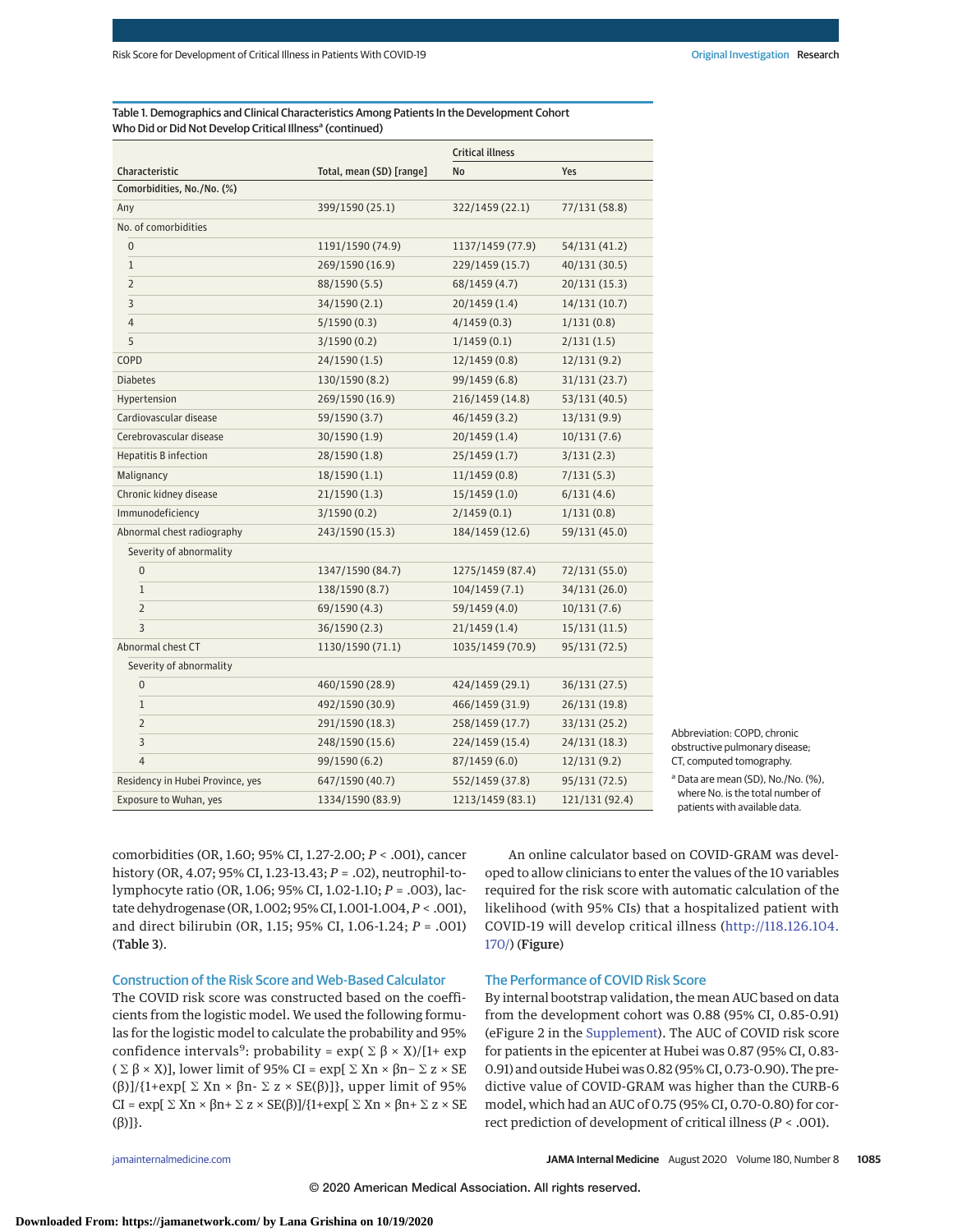|                                                     |                             | Critical illness, mean (SD) |                |
|-----------------------------------------------------|-----------------------------|-----------------------------|----------------|
| Variable                                            | Total, mean (SD) [range]    | No                          | Yes            |
| No.                                                 | 1590                        | 1459                        | 131            |
| Total urine volume, mL/d                            | 794.6 (901.6) [0-3810]      | 622.1 (855.4)               | 1155.1 (907.8) |
| Pao <sub>2</sub> (with oxygen inhalation), mm Hg    | 84.3 (36.2) [10.2-242.0]    | 86.5 (36.0)                 | 67.2(33.3)     |
| $FiO2$ , %                                          | 27.5 (16.6) [21.0-99.7]     | 26.6(14.7)                  | 33.2 (25.2)    |
| Pao <sub>2</sub> (without oxygen inhalation), mm Hg | 92.7 (13.5) [6.12-254.0]    | 93.6(12.5)                  | 85.8 (18.2)    |
| Neutrophil cell count, ×10 <sup>9</sup> /L          | 4.14 (2.2) [0.69-24.0]      | 3.9(1.9)                    | 6.4(3.6)       |
| Lymphocyte count, ×10 <sup>9</sup> /L               | $1.4(3.1)[0-45.0]$          | 1.5(3.3)                    | 0.7(0.4)       |
| Platelet count, ×10 <sup>9</sup> /L                 | 179.5 (70.7) [0.1-602.0]    | 180.1 (70.4)                | 173.4(73.7)    |
| Hemoglobin, g/L                                     | 123.5 (43.9) [3.33-414.0]   | 124.2 (43.9)                | 115.5(43.5)    |
| C-reactive protein, mg/L                            | 34.8 (49.2) [0-624.0]       | 30.6(43.8)                  | 84.5 (76.3)    |
| Procalcitonin, ng/mL                                | $0.7(9.8)[0-252.7]$         | 0.8(10.3)                   | 0.6(1.4)       |
| Lactate dehydrogenase, U/L                          | 314.3 (693.7) [1.0-1411.0]  | 273.6 (135.2)               | 723.6 (2239.5) |
| Aminotransferase, U/L                               |                             |                             |                |
| Aspartate                                           | 49.7 (451.9) [5.1-203.0]    | 34.1 (20.9)                 | 205.1 (1493.4) |
| Alanine                                             | 43.1 (242.5) [2.0-435.0]    | 34.4 (37.2)                 | 130.1 (795.9)  |
| Bilirubin, mmol/L                                   |                             |                             |                |
| <b>Direct</b>                                       | $4(2.7)$ [0-22.3]           | 3.7(2.3)                    | 6.5(4.1)       |
| Indirect                                            | $7.4(4.5)[0-41.2]$          | 7.2(4.3)                    | 8.9(5.3)       |
| Total                                               | 11.8 (14.2) [0.1-97.0]      | 11.4(14.7)                  | 15.2(8.4)      |
| Creatine kinase, U/L                                | 135.5 (246.7) [0.05-1013.0] | 123(125.3)                  | 258.9 (702.8)  |
| Creatinine, µmol/L                                  | 76 (71.4) [4.05-1441.0]     | 71.8(54.2)                  | 118.7 (158.4)  |
| Hypersensitive troponin I, pg/mL                    | 76.3 (586.4) [0-8622.0]     | 42.7 (439.0)                | 288.1 (1124.2) |
| Albumin, g/L                                        | 38.7 (9.1) [0-135.0]        | 39.3 (8.9)                  | 32.6(8.9)      |
| Sodium, mmol/L                                      | 140.5 (50.4) [124.4-151.0]  | 139.7 (41.2)                | 148.7 (103.1)  |
| Potassium, mmol/L                                   | $4.4(6.4)[2.3-6.7]$         | 4.4(6.7)                    | 4.1(0.8)       |
| Chlorine, mmol/L                                    | 103.8 (28.2) [89.8-119.0]   | 103.7(29.5)                 | 105(4.8)       |
| D-dimer level, mg/L                                 | 25.5 (138.2) [0-2660.0]     | 26.3 (144.8)                | 19.1(70.1)     |
| Prothrombin time, s                                 | 17.4 (48.2) [0-183.0]       | 17.6(50.2)                  | 15.9(24.1)     |
| Activated partial thromboplastin time, s            | 42.5 (143.7) [3.0-499.0]    | 43.3 (150.6)                | 34.8 (50.9)    |
| Neutrophil-lymphocyte ratio                         | 5.1 (5.6) [0.06-78.2]       | 4.4(3.8)                    | 12.7(12.4)     |

#### Table 2. Laboratory Findings Among Patients Who Did or Did Not Develop Critical Illness

Table 3. Multivariable Logistic Regression Model for Predicting Development of Critical Illness in 1590 Patients Hospitalized With COVID-19 in Wuhan

| <b>Variables</b>                               | Odds ratio (95% CI)  | P value |  |
|------------------------------------------------|----------------------|---------|--|
| X-ray abnormality (yes vs no)                  | $3.39(2.14-5.38)$    | < 0.001 |  |
| Age, per y                                     | $1.03(1.01-1.05)$    | .002    |  |
| Hemoptysis (yes vs no)                         | $4.53(1.36-15.15)$   | .01     |  |
| Dyspnea (yes vs no)                            | $1.88(1.18-3.01)$    | .01     |  |
| Unconsciousness (yes vs no)                    | 4.71 (1.39-15.98)    | .01     |  |
| No. of comorbidities                           | $1.60(1.27-2.00)$    | < 0.01  |  |
| Cancer history (yes vs no)                     | $4.07(1.23-13.43)$   | .02     |  |
| Neutrophil to lymphocyte ratio                 | $1.06(1.02-1.10)$    | .003    |  |
| Lactate dehydrogenase, U/L                     | $1.002(1.001-1.004)$ | < 0.001 |  |
| Direct bilirubin, µmol/L                       | $1.15(1.06-1.24)$    | .001    |  |
| Constant                                       | 0.001                |         |  |
| Abbroidation COVID 10 coronarisus disease 2010 |                      |         |  |

Abbreviation: COVID-19, coronavirus disease 2019.

## Validation of COVID-GRAM

The validation cohort included 710 patients with a mean (SD) age of 48.2 (15.2) years, 382 (53.8%) were men and 172

**1086 JAMA Internal Medicine** August 2020 Volume 180, Number 8 **(Reprinted)** [jamainternalmedicine.com](http://www.jamainternalmedicine.com?utm_campaign=articlePDF%26utm_medium=articlePDFlink%26utm_source=articlePDF%26utm_content=jamainternmed.2020.2033)

Abbreviations: FiO<sub>2</sub>, fraction of inspired oxygen; Pao<sub>2</sub>, partial pressure of oxygen.

(24.2%) had at least 1 coexisting condition. Critical illness eventually developed in 87 (12.3%) of these patients and 8 (1.1%) died. Variables used in COVID risk score for the validation cohort are shown in Table 4; eTable 1 in the [Supplement.](https://jamanetwork.com/journals/jama/fullarticle/10.1001/jamainternmed.2020.2033?utm_campaign=articlePDF%26utm_medium=articlePDFlink%26utm_source=articlePDF%26utm_content=jamainternmed.2020.2033) The accuracy of COVID risk score in the validation cohort was similar to that of the development cohort with an AUC in the validation cohort of 0.88 (95% CI, 0.84-0.93) (eFigures 3 and 4 and eTable 2 in the [Supple](https://jamanetwork.com/journals/jama/fullarticle/10.1001/jamainternmed.2020.2033?utm_campaign=articlePDF%26utm_medium=articlePDFlink%26utm_source=articlePDF%26utm_content=jamainternmed.2020.2033)[ment\)](https://jamanetwork.com/journals/jama/fullarticle/10.1001/jamainternmed.2020.2033?utm_campaign=articlePDF%26utm_medium=articlePDFlink%26utm_source=articlePDF%26utm_content=jamainternmed.2020.2033).

## **Discussion**

In this study, we developed and validated a clinical risk score and a web-based risk calculator to predict the development of critical illness among hospitalized COVID-19 infected patients. The performance of this risk score was satisfactory with accuracy based on AUCs in both the development and validation cohorts of 0.88. The web-based calculator can be used by clinicians to estimate an individual hospitalized patient's risk of developing critical illness. The 10 variables required for calculation of the risk of develop-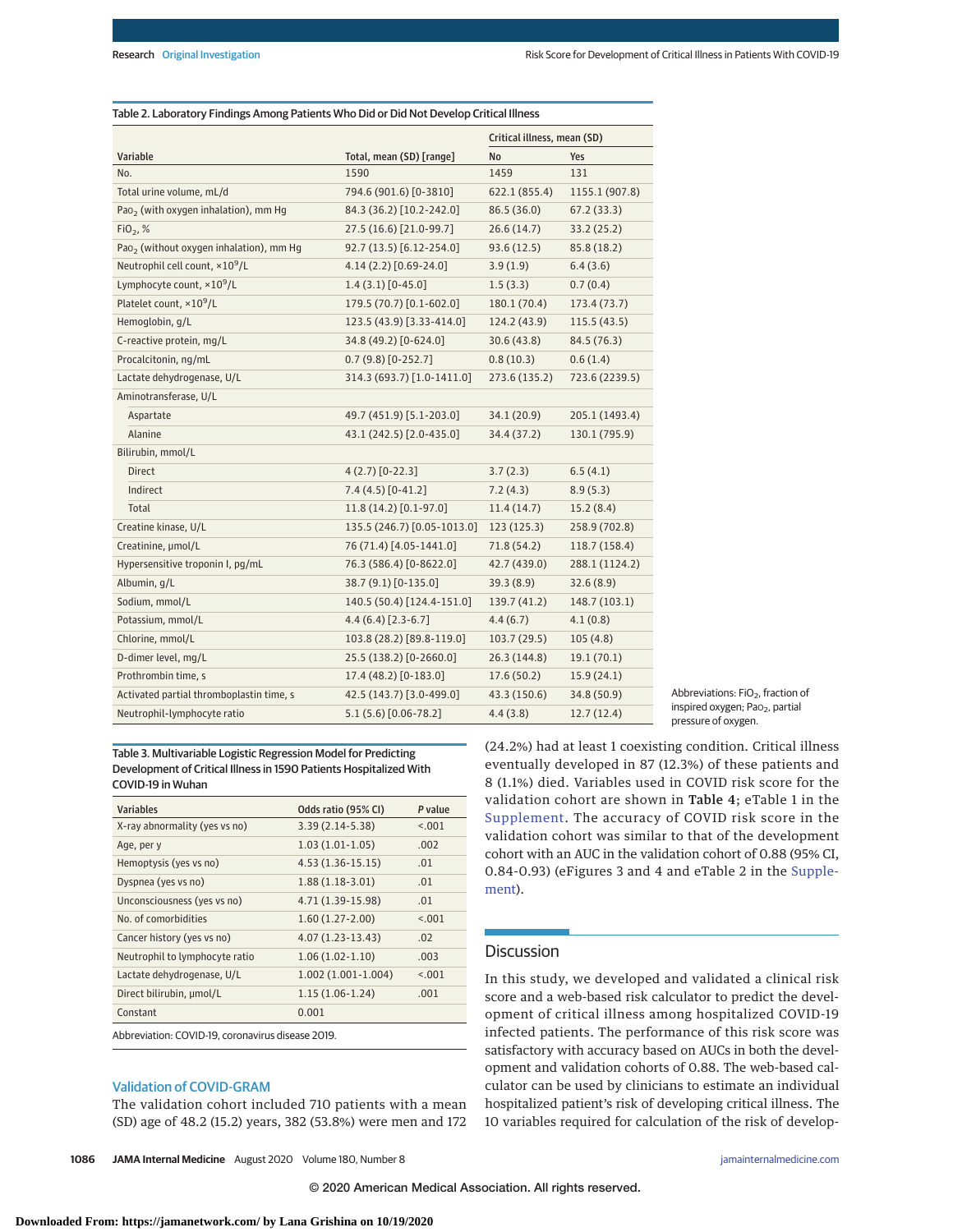|  |  | Risk Score for Development of Critical Illness in Patients With COVID-19 |
|--|--|--------------------------------------------------------------------------|
|--|--|--------------------------------------------------------------------------|

| Figure. The Online Web-Based Calculator <sup>a</sup> for Predicting Critical Illness Among Patients With COVID-19 |                |                                                                                                                                                                                                                                                            |  |
|-------------------------------------------------------------------------------------------------------------------|----------------|------------------------------------------------------------------------------------------------------------------------------------------------------------------------------------------------------------------------------------------------------------|--|
|                                                                                                                   |                |                                                                                                                                                                                                                                                            |  |
| 广州呼吸健康研究院                                                                                                         |                | <b>Guangzhou Institute of Respiratory Health</b>                                                                                                                                                                                                           |  |
| <b>Calculation Tool For Predicting Critical-ill COVID-19 At Admission</b>                                         |                |                                                                                                                                                                                                                                                            |  |
| Please answer the questions below to calculate.                                                                   |                |                                                                                                                                                                                                                                                            |  |
| 1. X ray abnormality (平片异常)                                                                                       | $O$ No $O$ Yes | 7. Cancer history (肿瘤病史)<br>$\bigcirc$ No $\bigcirc$ Yes                                                                                                                                                                                                   |  |
| 2. Age (年龄)                                                                                                       |                | 8. Neutrophil/Lymphocytes (NLR) (中性粒细胞/淋巴细胞) 0-80                                                                                                                                                                                                          |  |
| 3. Hemoptysis (咯血)                                                                                                | $O$ No $O$ Yes | 9. Lactate dehydrogenase (乳酸脱氢酶) 0-1500 U/L                                                                                                                                                                                                                |  |
| 4. Dyspnea (气促)                                                                                                   | $O$ No $O$ Yes | 10. Direct Bilirubin (直接胆红素) 0-24 umol/L                                                                                                                                                                                                                   |  |
| 5. Unconsciousness (意识丧失)                                                                                         | $O$ No $O$ Yes |                                                                                                                                                                                                                                                            |  |
| 6. Number of comorbidities (合并症数量)                                                                                | $0$ $\vee$     | Probability (概率):<br>Total point (总分):                                                                                                                                                                                                                     |  |
|                                                                                                                   |                | Risk group (危险分层):                                                                                                                                                                                                                                         |  |
|                                                                                                                   | calculate (计算) |                                                                                                                                                                                                                                                            |  |
| 血管病、乙型肝炎和免疫缺陷。                                                                                                    |                | Note (备注): Commorbidity includes Chronic Obstructive Pulmonary Disease, Hypertention, Diabetes, Coronary Heart Disease, Chronic Kindey<br>Disease,Cancer,Cerebral Vascular Disease,Hepatitis B and Immunodeficiency. 共病包括: 慢性阻塞性肺疾病、高血压、糖尿病、冠心病、慢性肾脏病、肿瘤、脑 |  |
| 59.3%。发展为危重症 (插管/ICU/死亡) 总体概率: 低危组0.7%; 中危组7.3%; 高危组59.3%。                                                        |                | Probability for Critical-ill events (invasive ventilation/ICU/death) : low-risk group 0.7%; medium-risk group 7.3%; high-risk group                                                                                                                        |  |
|                                                                                                                   |                | 广州呼吸健康研究院 呼吸系统疾病国家临床研究中心 呼吸疾病国家重点实验室 广州医科大学附属第一医院<br>the First Affiliated Hospital of Guangzhou Medical University, National Clinical Research Center for Respiratory Disease & State Key Laboratory of Respiratory Disease, Guangzhou, China.             |  |

<sup>a</sup> Guangzhou Institute of Respiratory Health is responsible for the web-based calculator [\(http://118.126.104.170/\)](http://118.126.104.170/).

ing critical illness are generally readily available at hospital admission, and the web-based calculator is easy to use. If the patient's estimated risk for critical illness is low, the clinician may choose to monitor, whereas high-risk estimates might support aggressive treatment or admission to the ICU. We deliberately did not categorize risk into low-, moderate-, and high-risk groups, as we believe that clinicians are better informed by calculating the risk estimate for each individual patient and making decisions based on local or regional conditions. For example, in areas with good access to clinical and supportive care, patient outcomes might be optimized by deciding to provide more aggressive care to moderate risk patients. In contrast, in areas with high case volume and/or limited resources, the decision might be to provide less aggressive care to moderate-risk patients to maximize availability of ICU beds and ventilators.

Chest radiography abnormality, age, hemoptysis, dyspnea, unconsciousness, number of comorbidities, cancer history, neutrophil-to-lymphocyte ratio, lactate dehydrogenase, and direct bilirubin were included in the COVID risk score. Previous studies have found several of these variables to be risk factors for severe illness related to COVID-19. Wu et al<sup>3</sup> found that older age and more comorbidities were associated with a higher risk of developing ARDS in patients infected with COVID-19. A previous study<sup>10</sup> from our group found that patients with COVID-19 with cancer had higher risk of severe events compared with patients without cancer (39% vs 18%). Zhou and colleagues<sup>1</sup> found lower lymphocyte count, higher lactate dehydrogenase, and more imaging abnormalities in patients who died from COVID-19 disease.

## Limitations

Potential limitations of this study include a modest sample size for constructing the risk score and a relatively small sample for validation. The data for score development and validation are entirely from China, which could potentially limit the generalizability of the risk score in other areas of the world. Additional validation studies of the COVID risk score from areas outside China should be completed.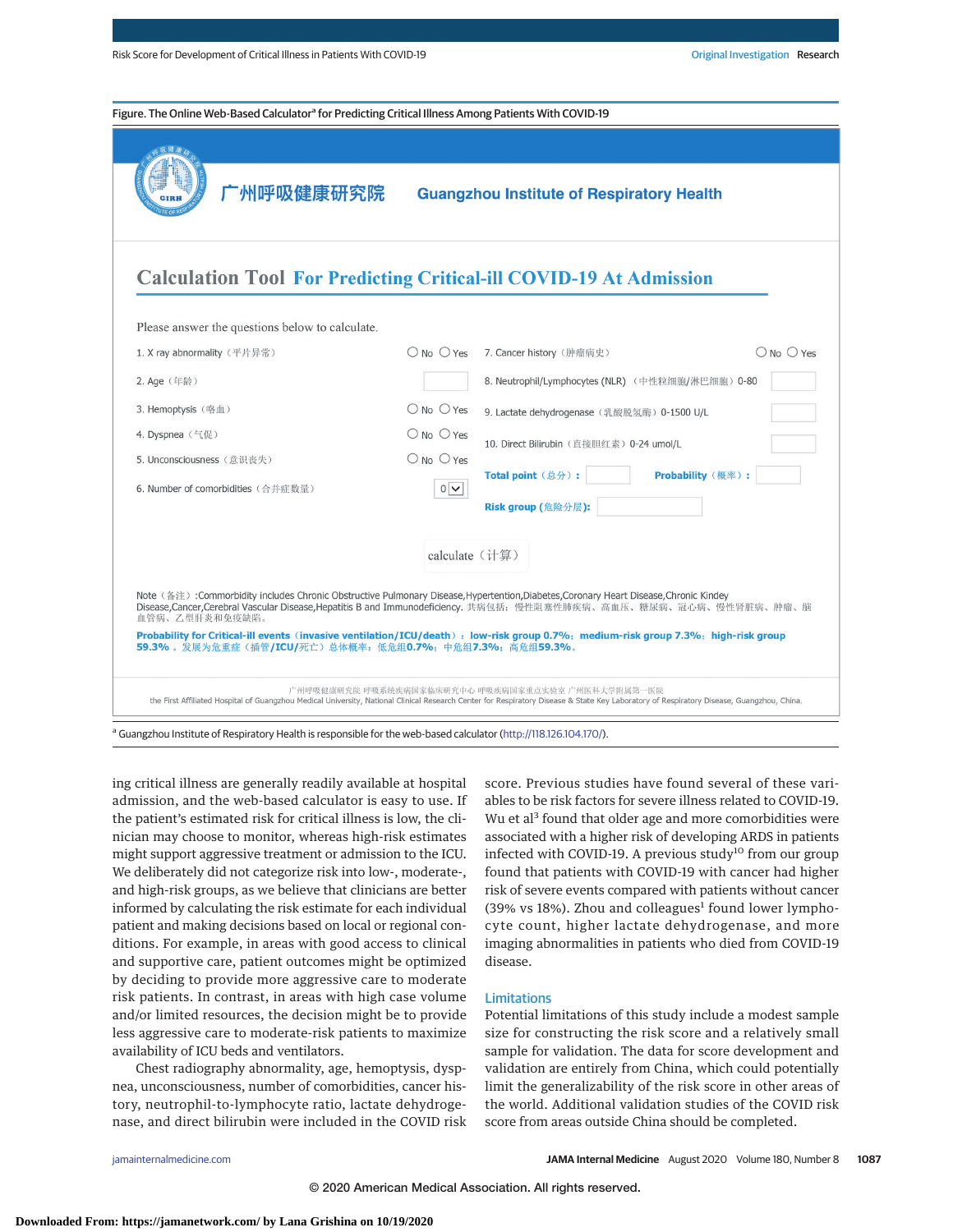|                                                  | No./No. (%)                   |                         |               |
|--------------------------------------------------|-------------------------------|-------------------------|---------------|
|                                                  |                               | <b>Critical illness</b> |               |
| Characteristic                                   | Validation cohort, total      | <b>No</b>               | Yes           |
| No.                                              | 729                           | 642                     | 87            |
| Age, mean (SD) [range], y                        | 48.2 (15.2) [4-88]            | 46.2(14.3)              | 63.1(13.1)    |
| Neutrophil-lymphocyte ratio                      | 5.8 (8.7) [0.08-109.2]        | 4.3(3.8)                | 17.1(20.0)    |
| Lactate dehydrogenase, mean (SD) [range],<br>U/L | 288.3 (151.2)<br>$[106-1390]$ | 264.1 (119.6)           | 479.5 (223.8) |
| Direct bilirubin, mean (SD) [range], umol/L      | $9.7(9.6)[0-79]$              | 9.1(9.5)                | 14.1(9.8)     |
| Abnormal chest radiograph                        | 355/723 (49.1)                | 277/639 (43.3)          | 78/84 (92.9)  |
| Hemoptysis                                       | 8/724(1.1)                    | 7/642(1.0)              | 1/82(1.2)     |
| Shortness of breath                              | 118/724 (16.3)                | 70/642 (10.9)           | 48/82 (58.5)  |
| <b>Unconsciousness</b>                           | 6/724(0.8)                    | 0/642(0)                | 6/82(0.7)     |
| Comorbidities                                    |                               |                         |               |
| $\mathbf 0$                                      | 550/722 (76.2)                | 521/642 (81.2)          | 29/80 (36.3)  |
| $\mathbf{1}$                                     | 103/722 (14.3)                | 83/642 (12.9)           | 20/80 (25.0)  |
| $\overline{2}$                                   | 56/722 (7.8)                  | 33/642(5.1)             | 23/80 (28.8)  |
| 3                                                | 10/722(1.4)                   | 3/642(0.4)              | 7/80(8.8)     |
| $\overline{4}$                                   | 3/722(0.4)                    | 2/642(0.3)              | 1/80(1.3)     |
| Malignant disease                                | 9/723(1.2)                    | 9/642(1.4)              | 0/81(0)       |

#### Table 4. Demographics and Clinical Characteristics of Patients in Validation Cohorts

#### **Conclusions**

In this study, we developed a risk score and web-based calculator to estimate the risk of developing critical illness among

#### ARTICLE INFORMATION

**Accepted for Publication:** April 20, 2020.

**Published Online:** May 12, 2020. doi[:10.1001/jamainternmed.2020.2033](https://jamanetwork.com/journals/jama/fullarticle/10.1001/jamainternmed.2020.2033?utm_campaign=articlePDF%26utm_medium=articlePDFlink%26utm_source=articlePDF%26utm_content=jamainternmed.2020.2033)

**Author Affiliations:** National Clinical Research Center for Respiratory Disease, The First Affiliated Hospital of Guangzhou Medical University, Guangzhou, China (W. Liang, H. Liang, Ou, A. Chen, C. Li, Y. Li, Guan, Sang, Xu, Z. Chen, Zhao, S. Li, Zhang, Zhong, He); Department of Thoracic Surgery, The First Affiliated Hospital of Guangzhou Medical University, Guangzhou, China (W. Liang, H. Liang, Zhao, He); Department of Rheumatology, The First Affiliated Hospital, Sun Yat-sen University, Guangzhou, China (B. Chen); Hankou Hospital, Wuhan, China (A. Chen, Lu, Zhang); Department of Intensive Care Unit, The First Affiliated Hospital of Guangzhou Medical University, Guangzhou, China (Y. Li, Sang, Xu); Jinyintan Hospital, Wuhan, China (Sang); Tongji Medical College, Union Hospital, Huazhong University of Science and Technology, Wuhan, Hubei, China (Xu); The First People Hospital of Foshan, Foshan, China (G. Chen); Nanhai Hospital, Foshan, China (H. Guo); Daye Hospital, Hubei, China (J. Guo); The Sixth Affiliated Hospital of Guangzhou Medical University, Qingyuan, China (Z. Chen).

**Author Contributions:** Drs W. Liang and He had full access to all of the data in the study and take responsibility for the integrity of the data and the accuracy of the data analysis. Drs W. Liang, H. Liang, Ou, B. Chen, A. Chen, and C. Li are joint first authors.

Concept and design: W. Liang, H. Liang, A. Chen, Xu, G. Chen, H. Guo, Zhang, Zhong, He.

Acquisition, analysis, or interpretation of data: W. Liang, Ou, B. Chen, C. Li, Y. Li, Guan, Sang, Lu, Xu, J. Guo, Z. Chen, Zhao, S. Li, Zhang, Zhong. Drafting of the manuscript: W. Liang, H. Liang, B. Chen, C. Li, G. Chen, Zhao, Zhong, He. Critical revision of the manuscript for important intellectual content: W. Liang, Ou, A. Chen, Y. Li, Guan, Sang, Lu, Xu, H. Guo, J. Guo, Z. Chen, S. Li, Zhang, Zhong. Statistical analysis: W. Liang, H. Liang, Ou, B. Chen, H. Guo, Z. Chen, He. Obtained funding: W. Liang, A. Chen, Xu. Administrative, technical, or material support: Y. Li, G. Chen, J. Guo, Z. Chen, S. Li, Zhong. Supervision: Sang, Lu, Zhang, Zhong. Other - Construction of the online calculator: B. Chen.

**Conflict of Interest Disclosures:** None reported.

**Funding/Support**: This study is supported by China National Science Foundation (Grant No. 81871893), Key Project of Guangzhou Scientific Research Project (Grant No. 201804020030), High-level university construction project of Guangzhou medical university (Grant No. 20182737, 201721007, 201715907, 2017160107); National key R & D Program (Grant No. 2017YFC0907903 & 2017YFC0112704) and the Guangdong high level hospital construction "reaching peak" plan.

**Role of the Funder/Sponsor:** The funding organizations had no role in the design and conduct of the study; collection, management, analysis, and interpretation of the data; preparation, review, or approval of the manuscript; and decision to submit the manuscript for publication.

patients with COVID-19 based on 10 variables commonly measured on admission to the hospital. Estimating the risk of critical illness could help identify patientswho are and are not likely to develop critical illness, thus supporting appropriate treatment and optimizing the use of medical resources.

# **The China Medical Treatment Expert Group for**

**COVID-19:** Zong-jiu Zhang, MD, Ya-hui Jiao, MD, Bin Du, MD, Xin-qiang Gao, MD and Tao Wei, MD (National Health Commission), Yu-fei Duan, MD and Zhi-ling Zhao, MD (Health Commission of Guangdong Province), Yi-min Li, MD, Zi-jing Liang, MD, Nuo-fu Zhang, MD, Shi-yue Li, MD, Qing-hui Huang, MD, Wen-xi Huang, MD, and Ming Li, MD (Guangzhou Institute of Respiratory Health), Zheng Chen, MD, Dong Han, MD, Li Li, MD, Zheng Chen, MD, Zhi-ying Zhan, MD, Jin-jian Chen, MD, Li-jun Xu, MD, Xiao-han Xu, MD (State Key Laboratory of Organ Failure Research, Department of Biostatistics, Guangdong Provincial Key Laboratory of Tropical Disease Research, School of Public Health, Southern Medical University); Li-qiang Wang, MD, Wei-peng Cai, MD, Zi-sheng Chen, MD (the sixth affiliated hospital of Guangzhou medical university), Chang-xing Ou, MD, Xiao-min Peng, MD, Si-ni Cui, MD, Yuan Wang, MD, Mou Zeng, MD, Xin Hao, MD, Qi-hua He, MD, Jing-pei Li, MD, Xu-kai Li, MD, Wei Wang, MD, Li-min Ou, MD, Ya-lei Zhang, MD, Jing-wei Liu, MD, Xin-guo Xiong, MD, Wei-juna Shi, MD, San-mei Yu, MD, Run-dong Qin, MD, Si-yang Yao, MD, Bo-meng Zhang, MD, Xiao-hong Xie, MD, Zhan-hong Xie, MD, Wan-di Wang, MD, Xiao-xian Zhang, MD, Hui-yin Xu, MD, Zi-qing Zhou, MD, Ying Jiang, MD, Ni Liu, MD, Jing-jing Yuan, MD, Zheng Zhu, MD, Jie-xia Zhang, MD, Hong-hao Li, MD, Wei-hua Huang, MD, Lu-lin Wang, MD, Jie-ying Li, MD, Li-fen Gao, MD, Jia-bo Gao, MD, Cai-chen Li, MD, Xue-wei Chen, MD, Jia-bo Gao, MD, Ming-shan Xue, MD, Shou-xie Huang, MD, Jia-man Tang, MD, Wei-li Gu, MD, Jin-lin Wang, MD (Guangzhou Institute of Respiratory Health).

**1088 JAMA Internal Medicine** August 2020 Volume 180, Number 8 **(Reprinted)** [jamainternalmedicine.com](http://www.jamainternalmedicine.com?utm_campaign=articlePDF%26utm_medium=articlePDFlink%26utm_source=articlePDF%26utm_content=jamainternmed.2020.2033)